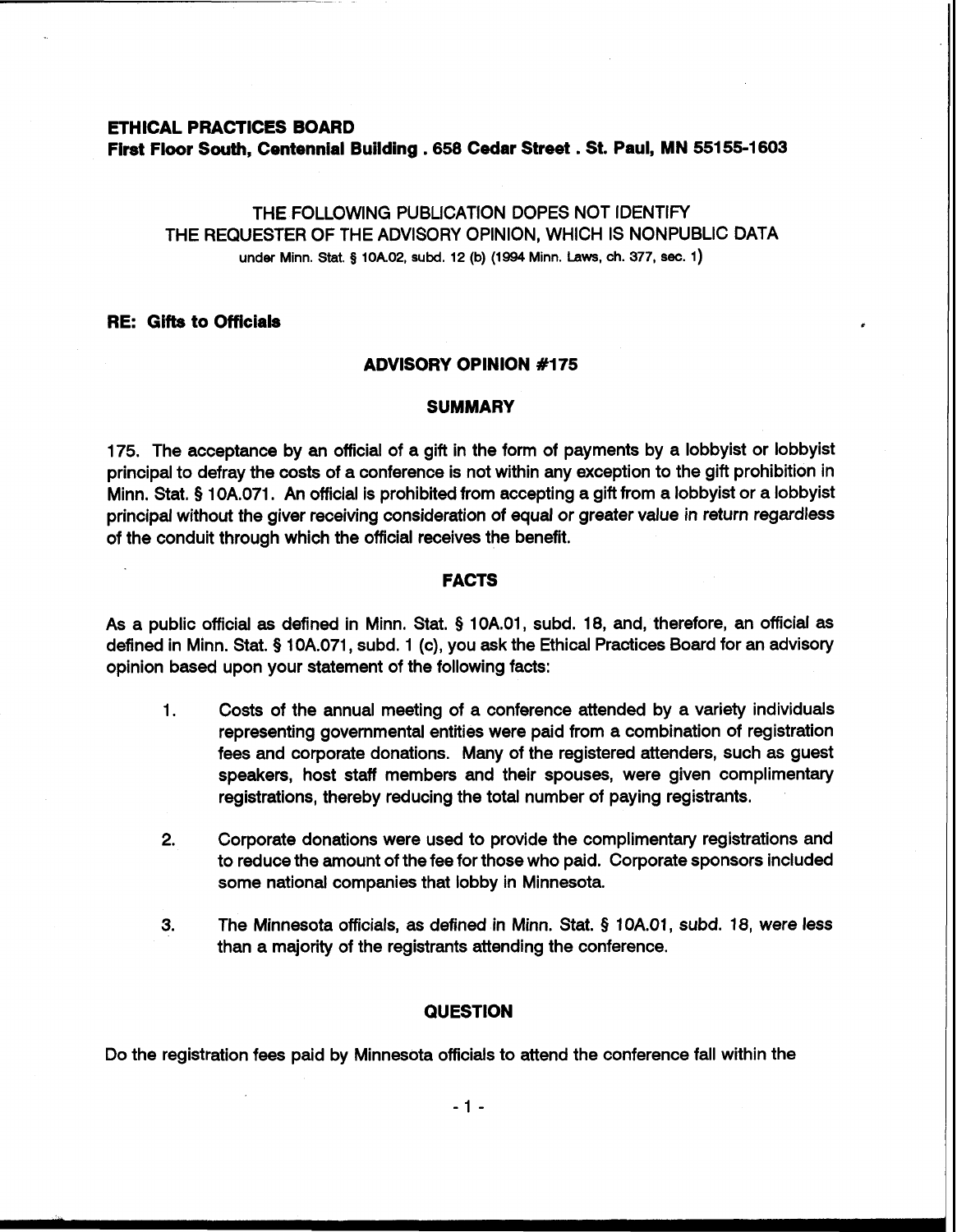exception in Minn. Stat. § 10A.071, subd. 3(b)(1), for a gift that is given because of the recipient's membership in a group, a majority of whose members are not officials, and an equivalent gift is given to the other members of the group?

## **OPINION**

No. Based on the information presented in this request, the officials and the other individuals attended the conference and paid the registration fees **as** a matter of self selection rather than **as** members of a group for which membership requirements are specified. Consequently, the acceptance by an official of a gift in the form of payments by a lobbyist or lobbyist principal to defray the costs of a conference is prohibited. Minn. Stat. **5** 10A.071.

Issued: **10** - **3%** (qq

Holahan Ethical Practices Board

## **PERTINENT STATUTES**

Minn. Stat. **5** 1 OA.O1 DEFINITIONS provides:

Subd. 11. (a) "Lobbyist" means **an** individual:

(1) engaged for pay or other consideration, or authorized to spend money by another individual, association, political subdivision, or public higher education system, who spends more than five hours in any month or more than \$250, not including the individual's own travel expenses and membership dues, in any year, for the purpose of attempting to influence legislative action or administrative action, or the official action of a metropolitan governmental unit, by communicating or urging others to communicate with public or local officials.

 $\cdots$ 

 $\ddotsc$ 

Subd. 18. "Public official" means any:

(a) member of the legislature;

(b) constitutional officer in the executive branch and the officer's chief administrative deputy;

(c) member, chief administrative officer or deputy chief administrative officer of a state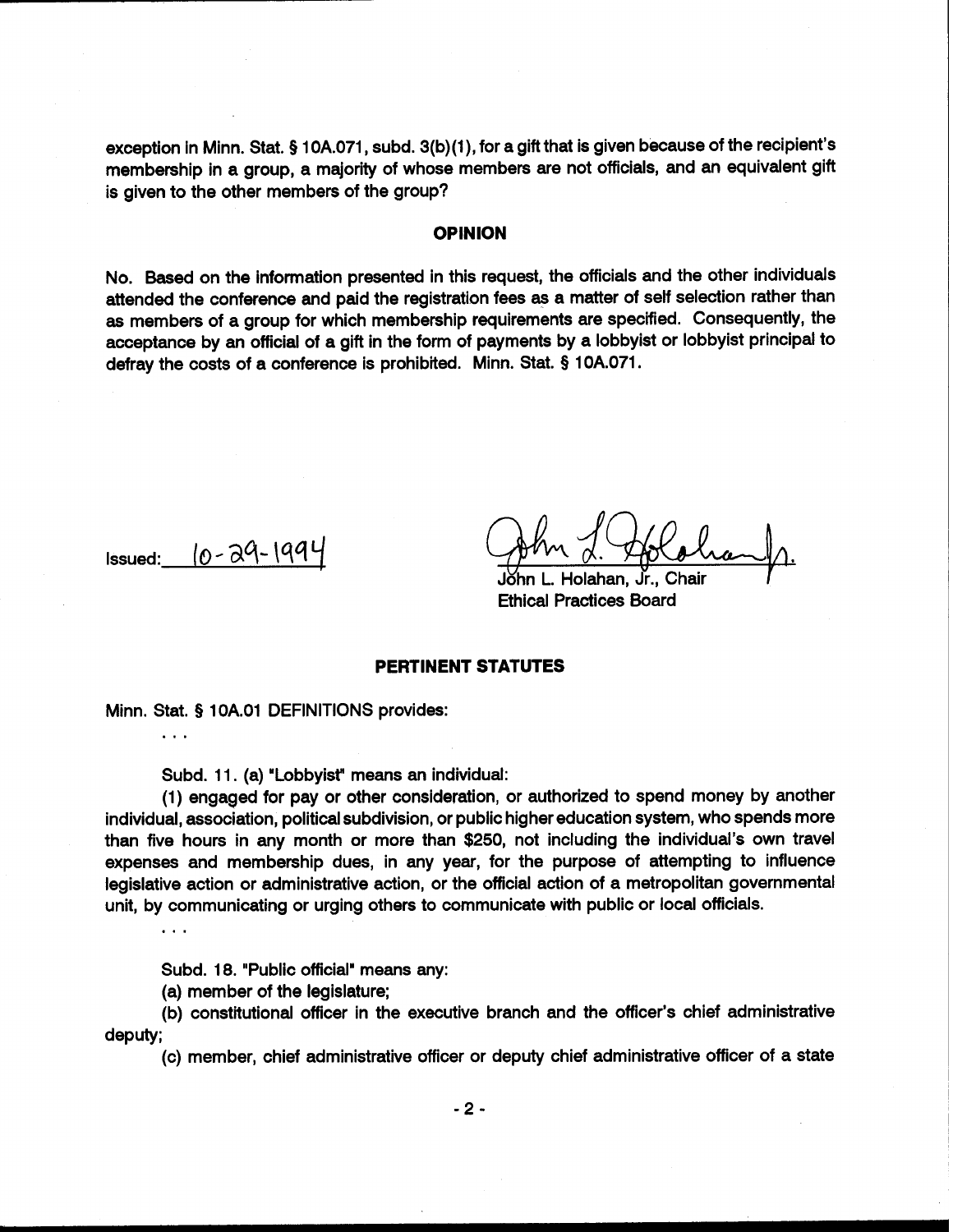board or commission which has at least one of the following powers: (i) the power to adopt, amend or repeal rules, or (ii) the power to adjudicate contested cases or appeals;

(d) commissioner, deputy commissioner, or assistant commissioner of any state department as designated pursuant to section 15.01 ;

(e) individual employed in the executive branch who is authorized to adopt, amend or repeal rules or adjudicate contested cases;

(9 executive director of the state board of investment;

(g) executive director of the Indian affairs intertribal board;

(h) commissioner of the iron range resources and rehabilitation board;

(i) commissioner of mediation services;

(j) deputy of any official listed in clauses (e) to (i);

(k) judge of the workers' compensation court of appeals;

(I) administrative law judge or compensation judge in the state office of administrative hearings or referee in the department of jobs and training;

(m) solicitor general or deputy, assistant or special assistant attorney general;

(n) individual employed by the legislature as secretary of the senate, chief clerk of the house, revisor of statutes, or researcher, legislative analyst, or attorney in the office of senate counsel and research or house research;

(0) member or chief administrative officer of the metropolitan council, regional transit board, metropolitan transit commission, metropolitan waste control commission, metropolitan parks and open spaces commission, metropolitan airports commission or metropolitan sports facilities commission;

(p) the director of the racing commission, the director of the gambling control board, the director of the state lottery, and the deputy director of the state lottery;

(q) director or the division of gambling enforcement in the department of public safety;

(r) member or executive director of the higher education facilities authority; or

(s) member of the board of directors or president of the Minnesota world trade center corporation.

 $\ddots$ 

Subd. 28. Principal. "Principal" means an individual or association that:

(1) spends more than \$500 in the aggregate in any calendar year to engage a lobbyist, compensate a lobbyist, or authorize the expenditure of money by a lobbyist; or

(2) is not included in clause (1) and spends a total of at least \$50,000 in any calendar year on efforts to influence legislative action, administrative action, or the official action of governmental units, as described in section 10A.04, subdivision 6.

Laws of 1994, Ch. 377, Sec. 5, created Minn. Stat. **5** 10A.071 CERTAIN GIFTS BY LOBBYISTS AND PRINCIPALS PROHIBITED which provides:

Subdivision 1. Definitions. (a) The definitions in this subdivision apply to this section.

(b) "Gift" means money, real or personal property, a service, a loan, a forbearance or forgiveness of indebtedness, or a promise of future employment, that is given and received